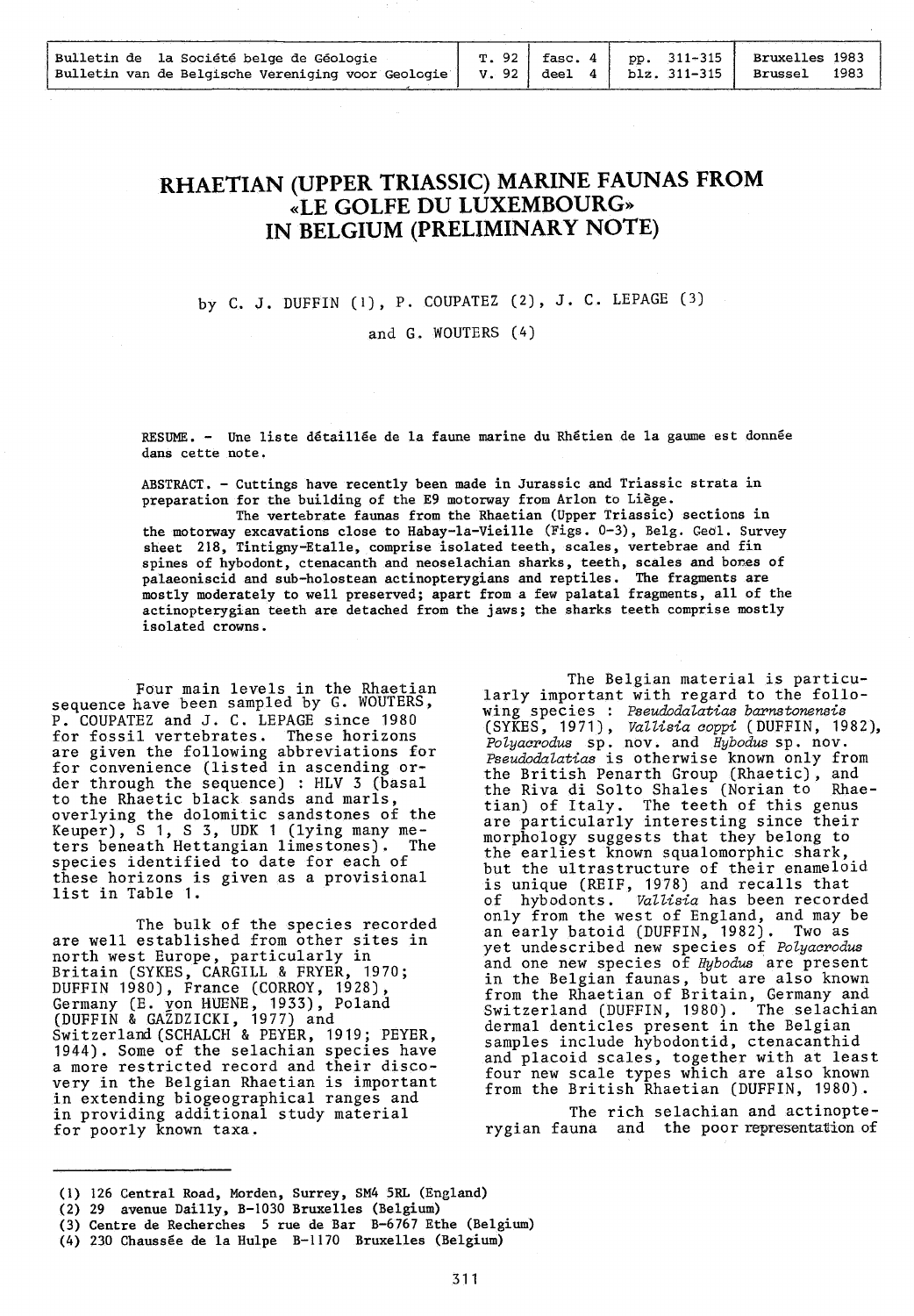terrestrial vertebrates suggests that the vertebrate bearing deposits in the site<br>were marine with terrestrial influence. In were marine with terrestrial influence. other areas of north west Europe, possible brackish water and terrestrial components are represented in the Upper Triassic bone bed deposits. The following vertebrates, known from other European sites, have not been identified in the Belgian fauna yet :<br>Dipnoi - Ceratodus sp., Selachii -Palaeospinax, Raineria; Holocephali - Agkistra*aanthus;* Placodontia - *Psephoderma, Plaaoahelyanus;* Archosauria - *Rysosteus.* 

Mammals and mammal-like reptiles have previously been recorded from the Rhaetian of northern France (RUSSEL & WOUTERS, 1976), Luxembourg (WOUTERS, LEPAGE & COUPATEZ, 1983), Germany (E. von HUENE, 1933) and Switzerland (PEYER, 1956). The accompanying vertebrate The accompanying vertebrate faunas in these areas all contain well established Norian-Rhaetian A detailed comparison of these faunas, together with a full description of the vertebrates from Habay-la-Vieille, will be given elsewhere (DUFFIN, in preparation).

#### AKNOWLEDGEMENTS,

The authors would like to thank Mrs SIGOGNEAU-RUSSEL and Mr. D. RUSSEL for their encouragement and collaboration in the project.

We also would like to thank field surveyors, Mr. VERDONGEN and Mr. VERJANS, as well as the management of Roger DELBRASSINE Company, who kindly gave us access to the highway construction sites.

Our thanks also go to MM. G. E. QUINET, R. NOEL and J. HERMAN, for their helpful advice in the realisation of this booklet as well as to Mr. HULOT, the Director of the Ethe Department of the Belgian Institute of Research in Natural Sciences, for the excellent welcome we received.

#### REFERENCES,

- CORROY, G. (1928) Les vertébrés du Trias de Lorraine et le Trias lorrain. *Ann. Paléont., 17 (3), 81-136, figs. 16-19, pls. 10-14, Paris.*
- DUFFIN, C. J. (1980) Marine vertebrates from the North West European Rhaetic (Upper Triassic). *326 pp. Unpublished Ph. D. thesis, London University.*
- DUFFIN, C. J. (1982) Teeth of a new selachian from the Upper Triassic of England. *N. Jb. Geol. Paîaont. Mh. 1982 (3), 156-166, 4 figs., 1 tah., Stuttgart.*
- DUFFIN, C. J. & GAZDZICKI, A. (1977) Rhaetian fish remains from the Tatra Mountains. *Aata geol. Pol., 27 (3), 333-348, 10 figs.*, 2 pls.,  $\sqrt{W}$ *arsav*.
- PEYER, B. (1944) Über Wirbeltierfunde aus dem Rhat von Hallau. *Ealogae geol. Helv., 36 (2), 260-263. Basel.*
- PEYER, B. (1956) Über Zähne von Haramiyiden, von Triconodonten und von wahrscheinlich synapsiden Reptilien aus dem Rhät von Hallau, Kt. Schaffhausen, Schweiz. *Sahweiz. paUi.ont. Abh., 72, 1-72, Basel.*
- REIF, W. E. (1978a) Tooth enameloid as a taxonomie criterion 2. Is *"Dalatias" barnstonensis* SYKES, 1971 (Triassic, England) a squalomorphic shark ? *England) a squalomorphic shark ?*<br>*N. Jb. Geol. Paläont. Mh. <u>1978</u> (1),* 42-58. Stuttgart.
- REIF, W. E. (1978b) Types of morphogenesis of the dermal skeleton in fossil sharks. *Pala.ont.* Z. *52, 110-128. Stuttgart.*
- RUSSELL, D. & WOUTERS, G. (1976) Une dent d'aspect mammalien en provenance du Rhétien français. *Geobios, 9 (4), 377-392. Lyon.* -
- SCHALCH,F. & PEYER, B. (1919) Über ein neues Rhatvorkommen im Keuper des Donau-Rheinzuges. Mitt. *d. Bad. Geol. Lande*sanstalt VIII, 2, 110-116.
- SYKES, J.H., CARGILL, J. S. & FRYER, H. G. (1970) - The stratigraphy and palaeontology of the Rhaetic Beds (Rhaetian : Upper Triassic) of Barnstone, Nottinghamshire. *Mercian Geol.*, 3 (3), *233-264, 5 figs., pls. 15-18. Nottingham.*
- von HUENE, E. (1933) Zur Kenntnis des WÜrttembergischen Rhatbonebeds mit Zahnfunden neuer Säuger und säugerzahnlicher Reptilien. Jh. *Ver. vaterl. Naturk. Wü:rtt., 65-128. Stuttgart.*
- WOUTERS, G., LEPAGE, J. C. & COUPATEZ, P. (1983) Note préliminaire sur des dents d'aspect thérapside du Keuper supérieur du Grand-Duché de Luxembourg. *Bull. Soa. belge Géol. 92 (1), 63-64. Brussels.*

Manuscrit déposé le 22 septembre 1983.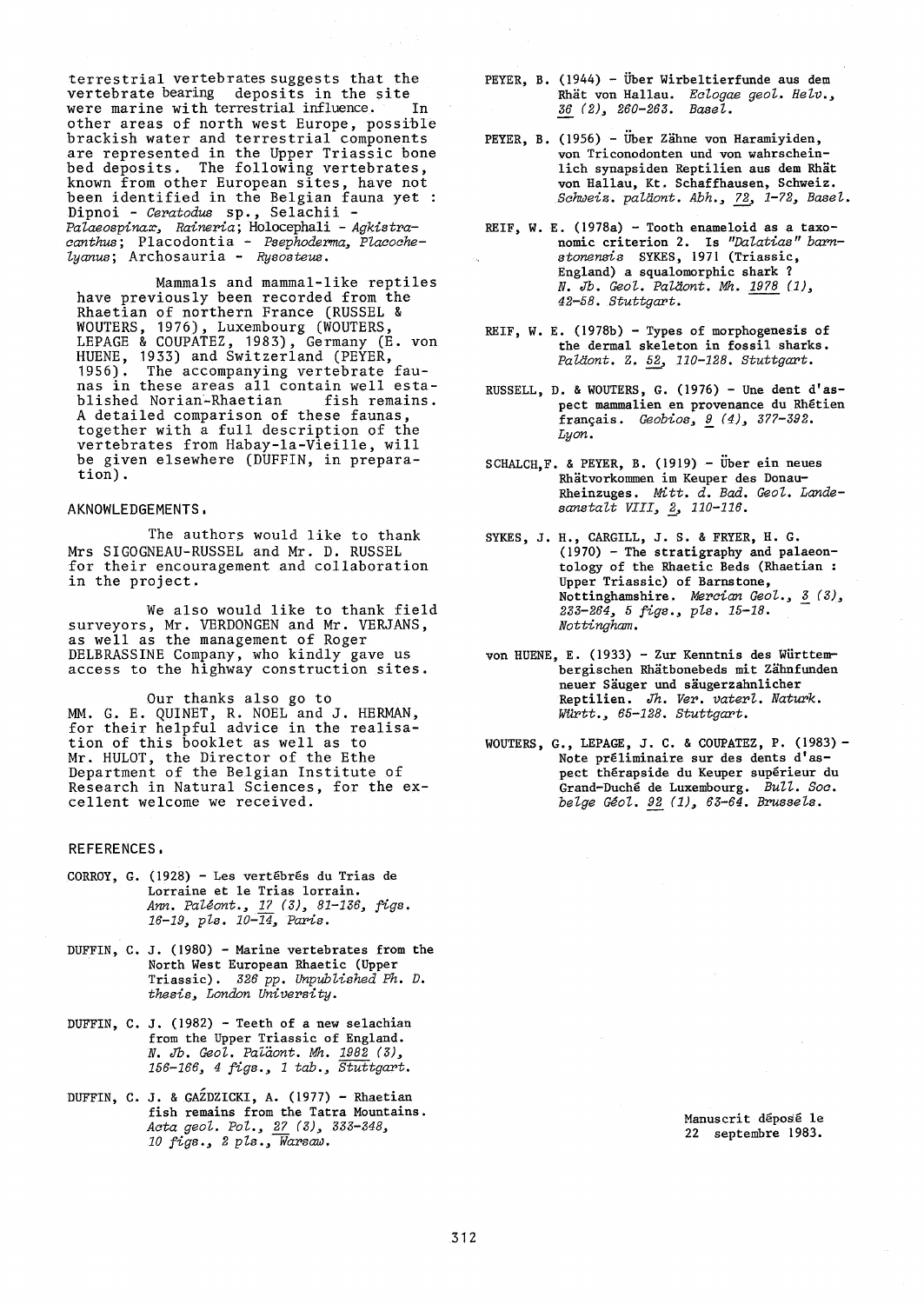TABLE 1 - PROVISIONAL SPECIES LIST AND DISTRIBUTION OF FOSSIL VERTEBRATES IN THE MOTORWAY SECTIONS AT HABAY-LA-VIELLE, BELGIUM.

HLV 5, S 1, S 3 and UDK 1 are horizons in ascending order through the Rhaetian (Upper Triassic) sequence.

+ indicates species present.

LOCALITY : HLV = Habay-la-Vieille<br>
S = Sagnette (Hachy)<br>
UDK = Unter der Kirchen (Hachy)

| <b>SPECIES</b><br>HORIZON                                             | HLV 5          | $S_1$     | S <sub>3</sub> | UDK 1  |  |
|-----------------------------------------------------------------------|----------------|-----------|----------------|--------|--|
| Selachii                                                              |                |           |                |        |  |
| Hybodontiformes                                                       |                |           |                |        |  |
| Acrodus minimus AGASSIZ                                               | ÷.             | ٠         | ۰              | +      |  |
| Hybodus minor AGASSIZ<br>Hybodus sp. nov.                             | ÷              |           | ÷              | +<br>÷ |  |
| Polyacrodus cloacinus (QUENSTEDT)<br>Polyacrodus sp. nov. 1           | ۰              |           | $\ddot{}$<br>÷ | 2<br>÷ |  |
| Polyacrodus sp. nov. 2                                                |                |           | $\ddot{}$      | ÷      |  |
| fin spine fragments<br>scales                                         | ÷              |           | $\ddot{+}$     | ÷      |  |
| Neoselachiformes                                                      |                |           |                |        |  |
|                                                                       |                |           |                |        |  |
| Pseudodalatias barnstonensis (SYKES)<br>Nemacanthus monilifer AGASSIZ | ÷              | ÷         | +              |        |  |
| Vallisia coppi DUFFIN<br>calcified vertebrae                          |                |           |                |        |  |
|                                                                       |                |           |                |        |  |
| Indeterminate selachians<br>placoid scales                            | ÷              | +         |                |        |  |
| ctenacanthid scales<br>other scales (4 types)                         | $\ddot{}$<br>÷ | +         | ÷              | ÷      |  |
|                                                                       |                |           |                |        |  |
| Actinopterygii                                                        |                |           |                |        |  |
| Palaeonisciformes                                                     |                |           |                |        |  |
| Birgeria acuminata (AGASSIZ)                                          | ٠              | ÷         | ٠              | +      |  |
| Saurichthys longidens AGASSIZ<br>Gyrolepis albertii AGASSIZ           | +<br>÷         |           | ÷              |        |  |
| sub-Holostei                                                          |                |           |                |        |  |
|                                                                       |                |           |                |        |  |
| Sargodon tomicus PLIENINGER<br>Colobodus sp.                          | +              | +         | ÷              | ۰      |  |
| Indeterminate teeth                                                   | ٠              |           |                |        |  |
| Indeterminate scales<br>bones and vertebrae                           | $\ddotmark$    |           |                |        |  |
|                                                                       |                |           |                |        |  |
| Reptilia                                                              |                |           |                |        |  |
| Miosauria ? sp.                                                       |                |           |                |        |  |
| Ichthyosaurus sp.                                                     | ٠              |           | ?              |        |  |
| Plesiosaurus sp.<br>Prosauropods sp.                                  | ?              | ÷<br>+    | ÷<br>٠         |        |  |
| Indeterminate reptilia                                                | ÷              | ÷         | $\div$         | +      |  |
| Indeterminate coprolites                                              | $\ddotmark$    | $\ddot{}$ | $\ddot{}$      | 4      |  |
| Mammalia                                                              |                |           |                |        |  |
| Haramiyidae                                                           |                |           |                |        |  |
| Indeterminate mammalia                                                |                |           |                |        |  |
|                                                                       |                |           |                |        |  |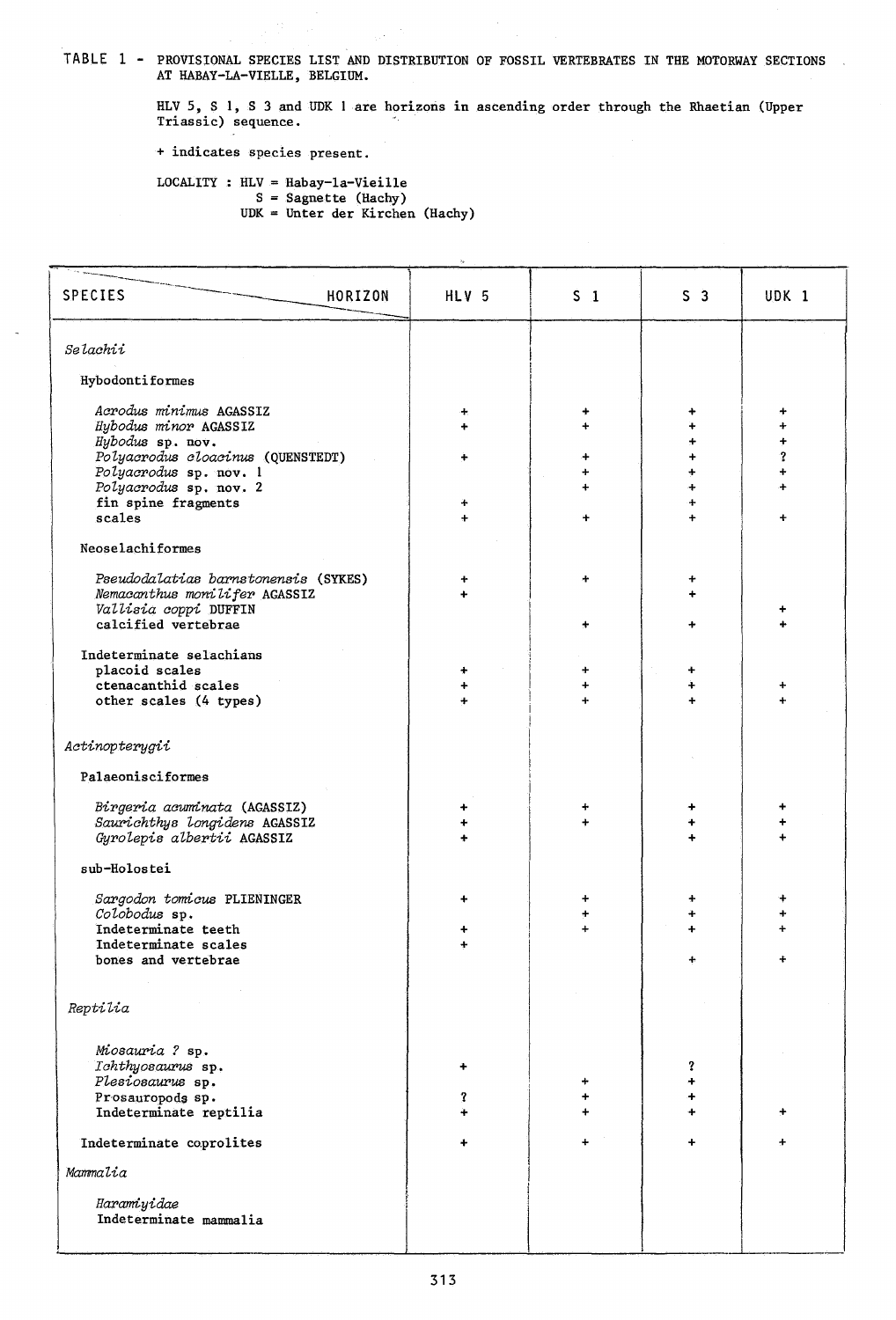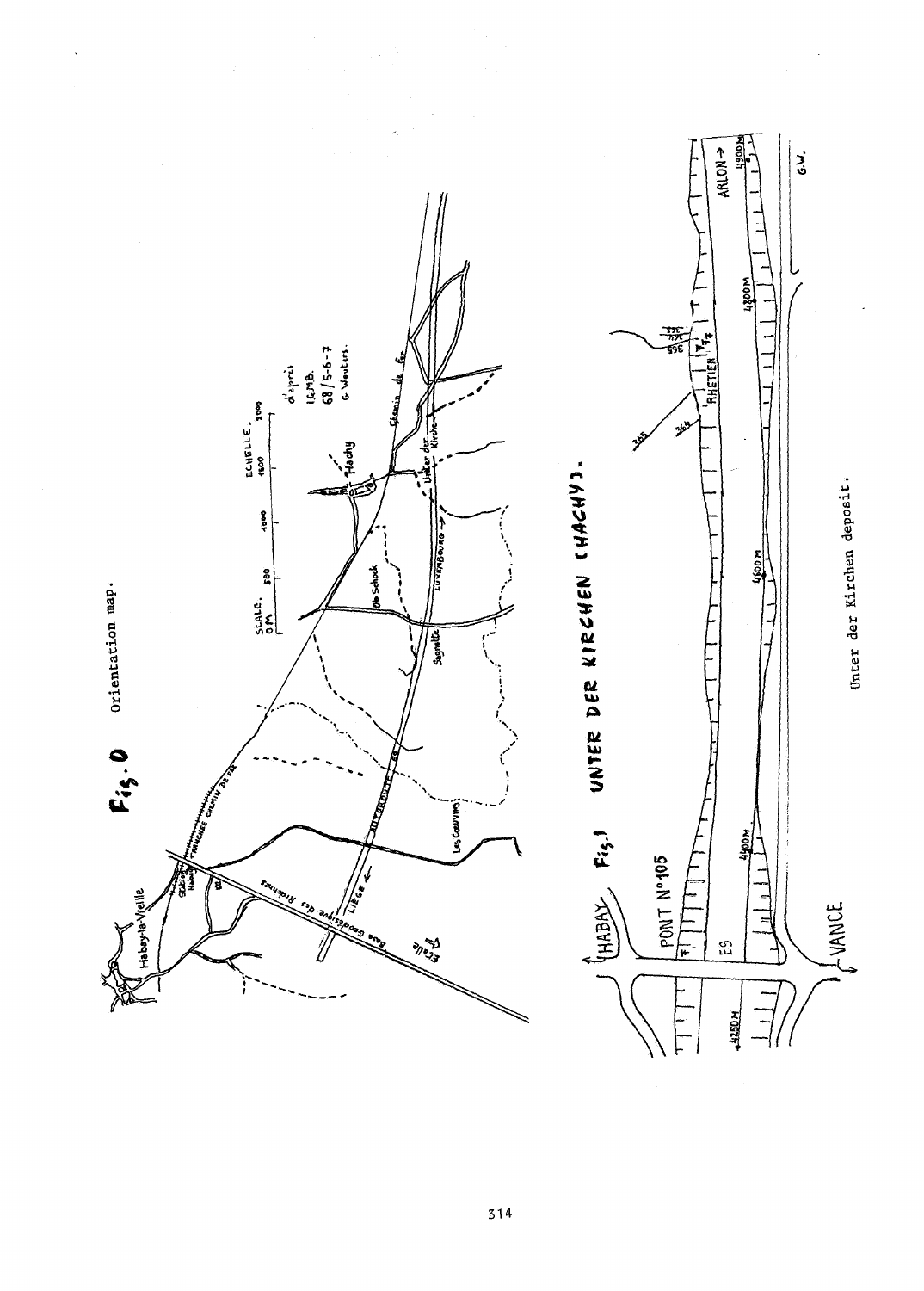